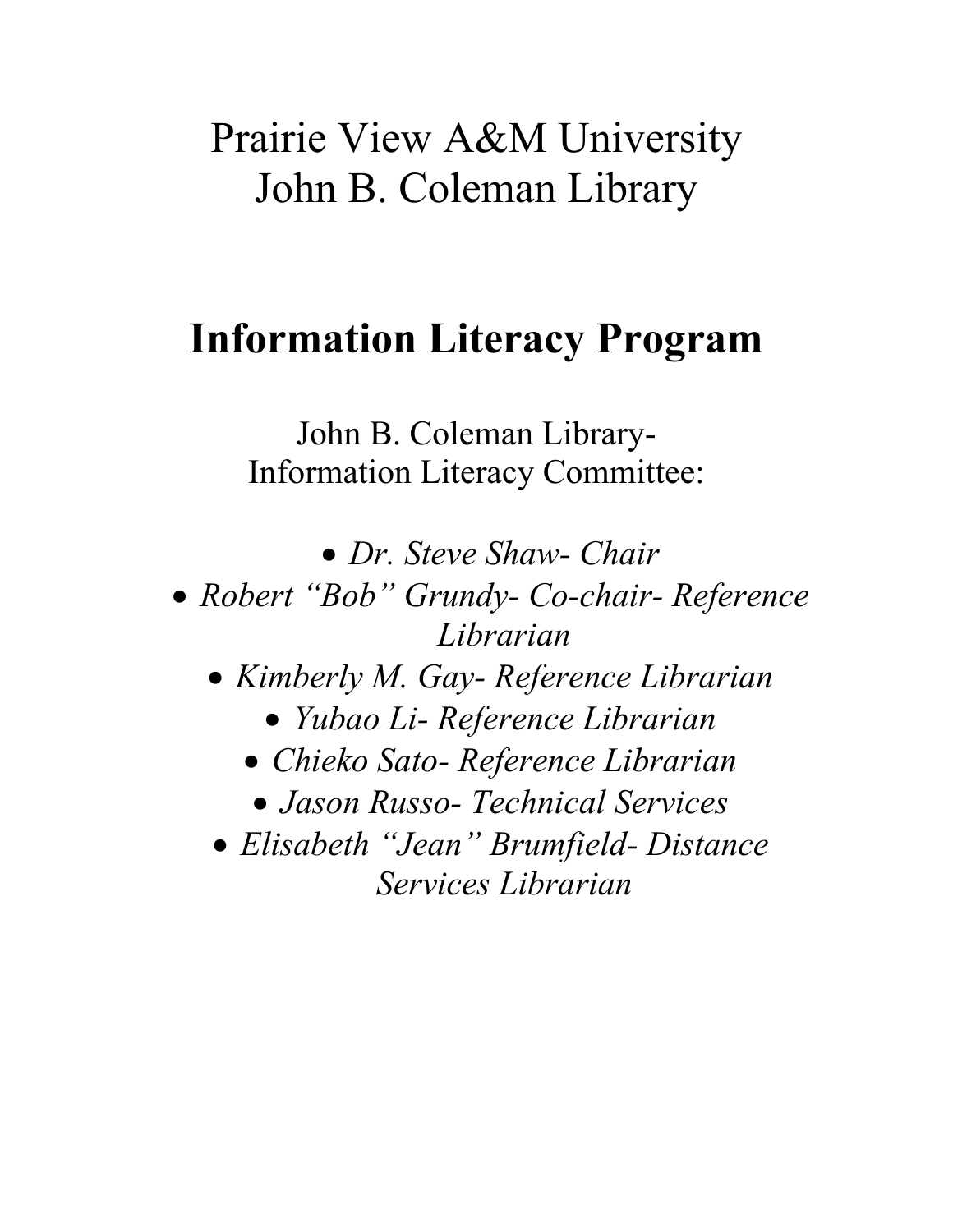At the present time, the library's reference department and the librarians do not have in production an Information Literacy Program. The reference department engages in teaching one shot Reference [Bibliographic] Instruction RI classes. These 50 minute-long basic classes entail showing the students how to search for materials in the online catalog, how to find a journal article in a database, how to cite sources correctly, what is plagiarism and copyright laws. The RI classes also can be tailor-made to suit the professor's research endeavors that they want the students to do. These RI classes can cover more related subject specific information for the research assignment that the students have to do.

The Reference Department statistics for RI classes for the 2005-2006 and 2006-2007 academic year were:

## **RI Classes Academic Year2005-2006**

| <b>BI</b> Sessions           | 144  |
|------------------------------|------|
| <b>BI</b> Attendees Expected | 3630 |
| <b>Actual BI Attendees</b>   | 2336 |

### **RI/ Classes Academic Year2006-2007**

| <b>Total BI Sessions</b>     | 85   |
|------------------------------|------|
| <b>BI</b> Attendees Expected | 2147 |
| <b>Actual BI Attendees</b>   | 1554 |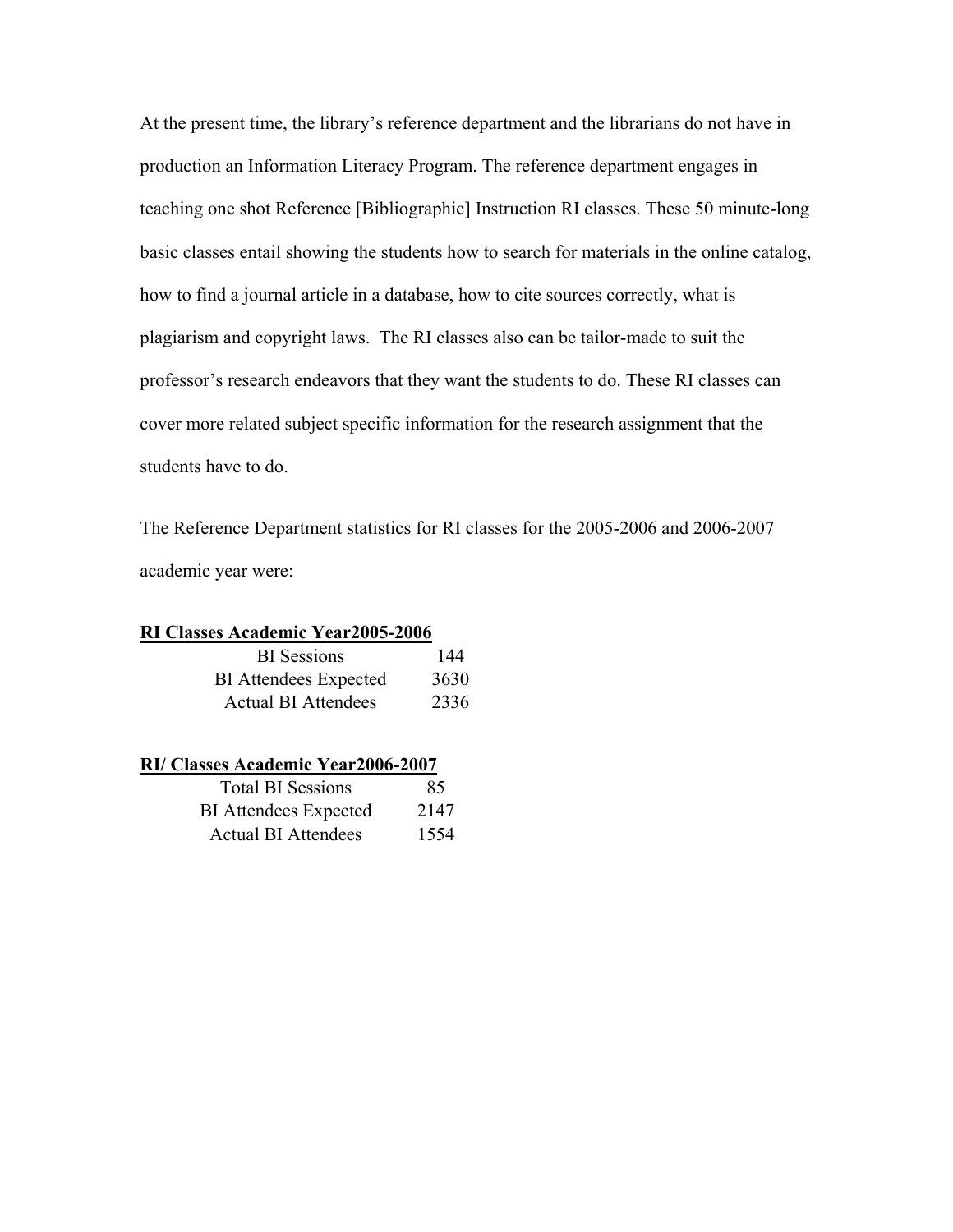#### **John B. Coleman Library- Library Instruction**

The Reference and Information Services Department can provide Library Instruction for the Instructor. The Reference and Information Services Department sees itself as an integral part of the learning process, and is here to partner with you to that end. We are available to speak to your classes as a whole (usually providing hands-on instruction on how to use our online services), lead tours of the John B. Coleman Library and the sometimes overlooked treasures within our walls, work with you individually on searching databases, provide research assistance for your projects, and more. You can always stop by the Reference Desk, or drop by our offices for consultation. We are also available through telephone 936.261.1535 or email (askalibrarian@pvamu.edu).

#### **Who works in the Reference and Information Services Department?**

Steve Shaw (Head of Reference and Information Services) (936) 261-1529 sishaw@pvamu.edu Subject Liaison: Social and Behavioral Sciences, University College Instruction Focus: Sociology, Social Work, History, Philosophy, Music, Community Development

Robert ('Bob') Grundy (Reference and Instruction Librarian / Instruction Coordinator) (936) 261-1517 rsgrundy@pvamu.edu Subject Liaison: Army ROTC, College of Juvenile Justice & Psychology Instruction Focus: Psychology, Juvenile Justice, Law, Education

Kimberly Gay (Reference and Instruction Librarian) (936) 261-1506 kmgay@pvamu.edu Subject Liaison: Languages and Communication, College of Business Instruction Focus: Communication, Business, Literature

Yubao Li (Reference and Instruction Librarian) (936) 261-1518 yli@pvamu.edu Subject Liaison: Department of Mathematics Instruction Focus: Chemistry, Math, Physics, Engineering, Computer Sciences

Chieko Sato (Reference and Instruction Librarian) (936) 261-1507 chsato@pvamu.edu Subject Liaison: Architecture Instruction Focus: Architecture

*Who works in the Library Distance Services Department?*

Elizabeth Jean Brumfield (Distance Services Librarian) (713) 790-7282 (Northwest Campus)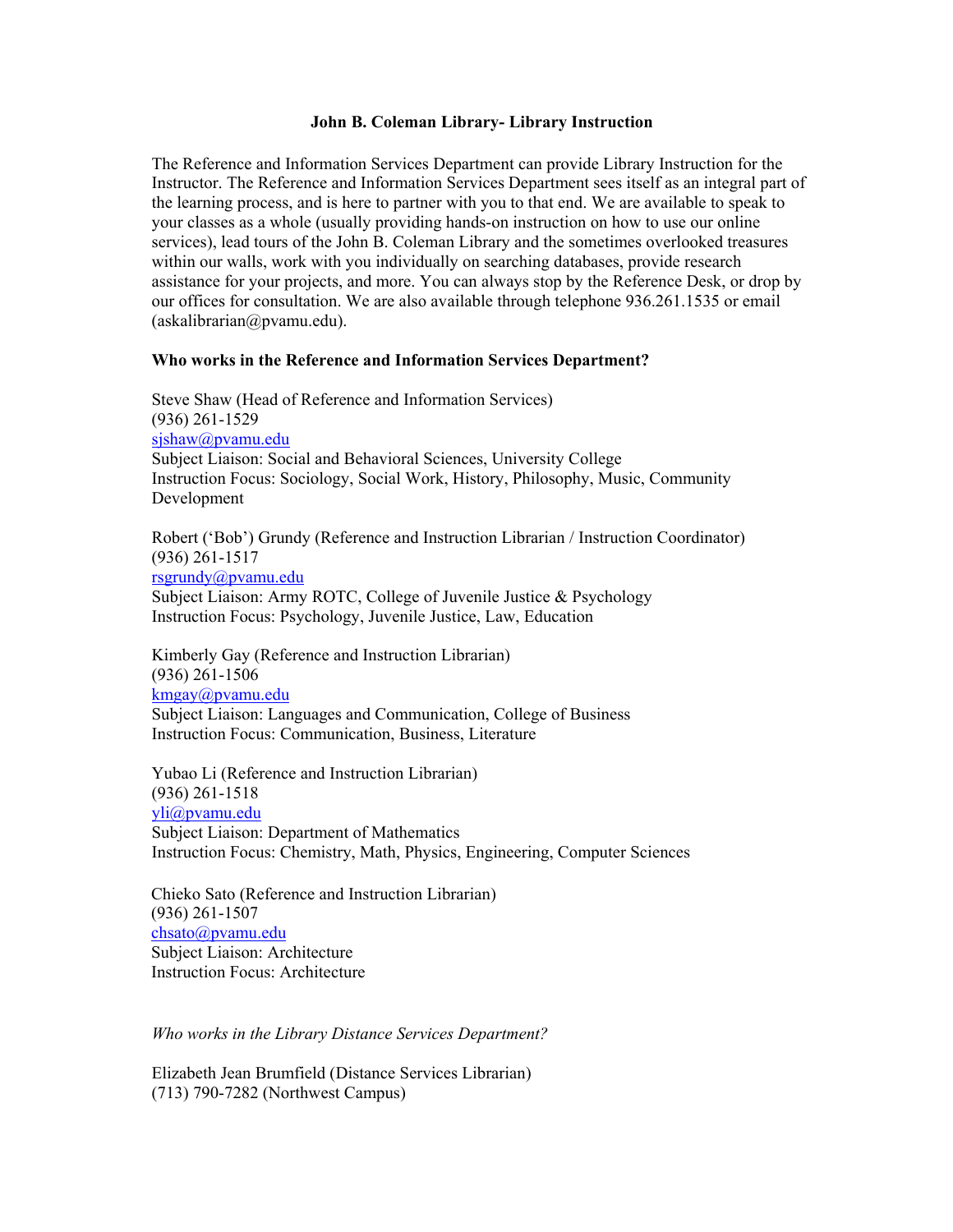(936) 261-1509 (Main campus) ejbrumfield@pvamu.edu Subject Liaison: Distance Services Instruction Focus: Career Counseling and Development, Cultural Diversity, Education, **Humanities** 

### **Distance Services**

Distance Services in collaboration with the Reference and Information Services Department and the Distance Learning Council works specifically with satellite campuses and Distance Education students and faculty. Research instruction workshops and other library services are presented in accordance with the main library's mission and policies. Students and faculty receive comparable services through online tutorials and hands-on instruction at several of Prairie View's satellite facilities. Please contact the Distance Services Librarian to schedule a session.

*What can the Reference and Information Services Department do for me as an Instructor?* The Reference and Information Services Department sees itself as an integral part of the learning process, and is here to partner with you to that end. We are available to speak to your classes as a whole (usually providing hands-on instruction on how to use our online services), lead tours of the John B. Coleman Library and the sometimes overlooked treasures within our walls, work with you individually on searching databases, provide research assistance for your projects, and more. You can always stop by the Reference Desk, or drop by our offices for consultation. We are also available through telephone 936.261.1535 or email (askalibrarian@pvamu.edu).

*Can I get a Librarian to speak to my classes?* Absolutely! This is our favorite part of our job!

#### *Who should I contact? What information should I provide?*

To streamline and facilitate the process, Bob Grundy is the coordinator and liaison for all instruction on the main campus, and Jean Brumfield coordinates instruction for Distance Services. Feel free to contact either of them by phone or email.

We generally need your name and contact information, course and section number and short title, and the number of students enrolled in this section. Beyond that, we can discuss the specific content of the presentation.

#### *Where does the instruction take place?*

Great question! We are fortunate enough to have several options. We work well with the Office of Distance Learning and can sometimes schedule classes in the New Science Building, which seats about 40. We sometimes use labs in the Delco Building as well. While it might not provide hands-on instruction, we can come to your classroom- we have a laptop and data projector, and are 5 extremely mobile librarians. Have information, will travel! There are online tutorials that are in the production phase for Distance Education students, as well.

### *I have to leave for a conference; can I request a Research Instruction session at the last minute?*

Although emergency sessions do arise (especially around exams), we'd prefer you didn't do this; we need a few days if possible to prepare for a session that really benefits your students. We find that students get more out of the class if you are there as well; you provide wonderful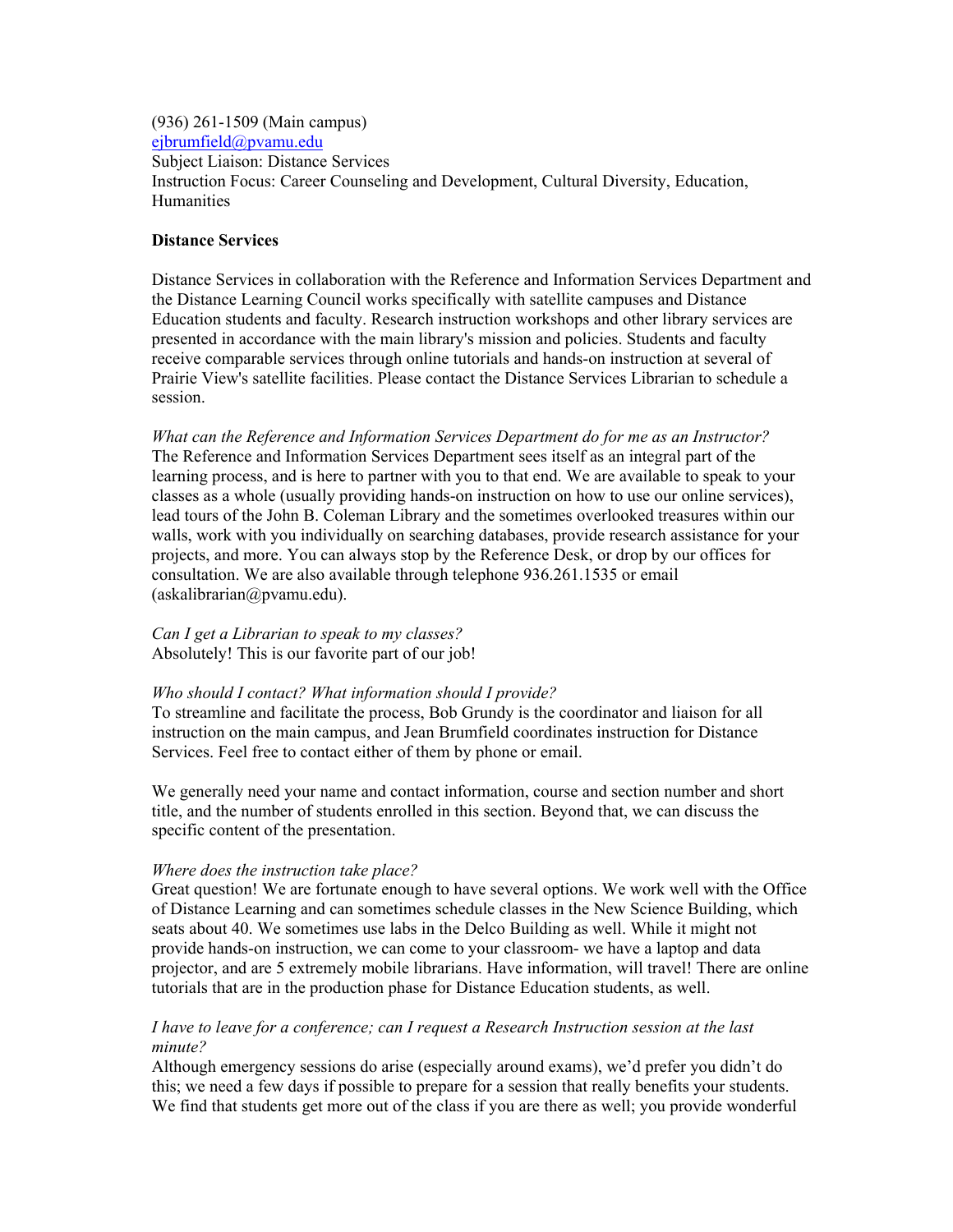last minute insight that is invaluable.

#### *What would the librarians talk to my students about?*

Anything you need! We have basic 50-minute classes on finding books and articles, but can create presentations suited to your class. We can teach citation methods, Internet evaluation, research methodology, finding government information, etc. Our staff is expert at building sessions around a specific project you have; this is why we love working closely with you.

#### *Can I choose the content?*

We hope you do! If we present information outside of the needs your students have, this benefits no one.

### *My students are having a hard time finding appropriate sources; everything they use is from the Internet. Can you help?*

Students often need help in this area, and our staff is especially trained to effectively assist them. Not being able to understand the difference between the Internet and a database feeds this, and we are able to help them see this distinction, as well as successfully navigate the Internet.

*Can I meet with a member of the Reference and Information Services Department one-on-one?* Sure! Our offices are always open to you, and we can come to your office if you'd prefer. Everything that we cover during a Research Instruction session can be covered individually.

*Can the Reference and Information Services Department help me with my research?* Reference Librarians are expert at ferreting information from hidden sources, and tracking down citations. Need help starting to find research for that paper or conference? This is where we come in. Short-term or immediate research need? Call us! 936.261.1535. Long-term research project? We're here when you need us!

#### *Can I have a tour of the Library for my students?*

Yes; we can arrange for tours for your class of the Library facilities. Tours include the Reference area, explanation of Circulation policies, the 'stacks' location of all the books, and time and space permitting, the 4th Floor Space and Special Collections / Archives Department. We also welcome elementary-age schoolchildren as well.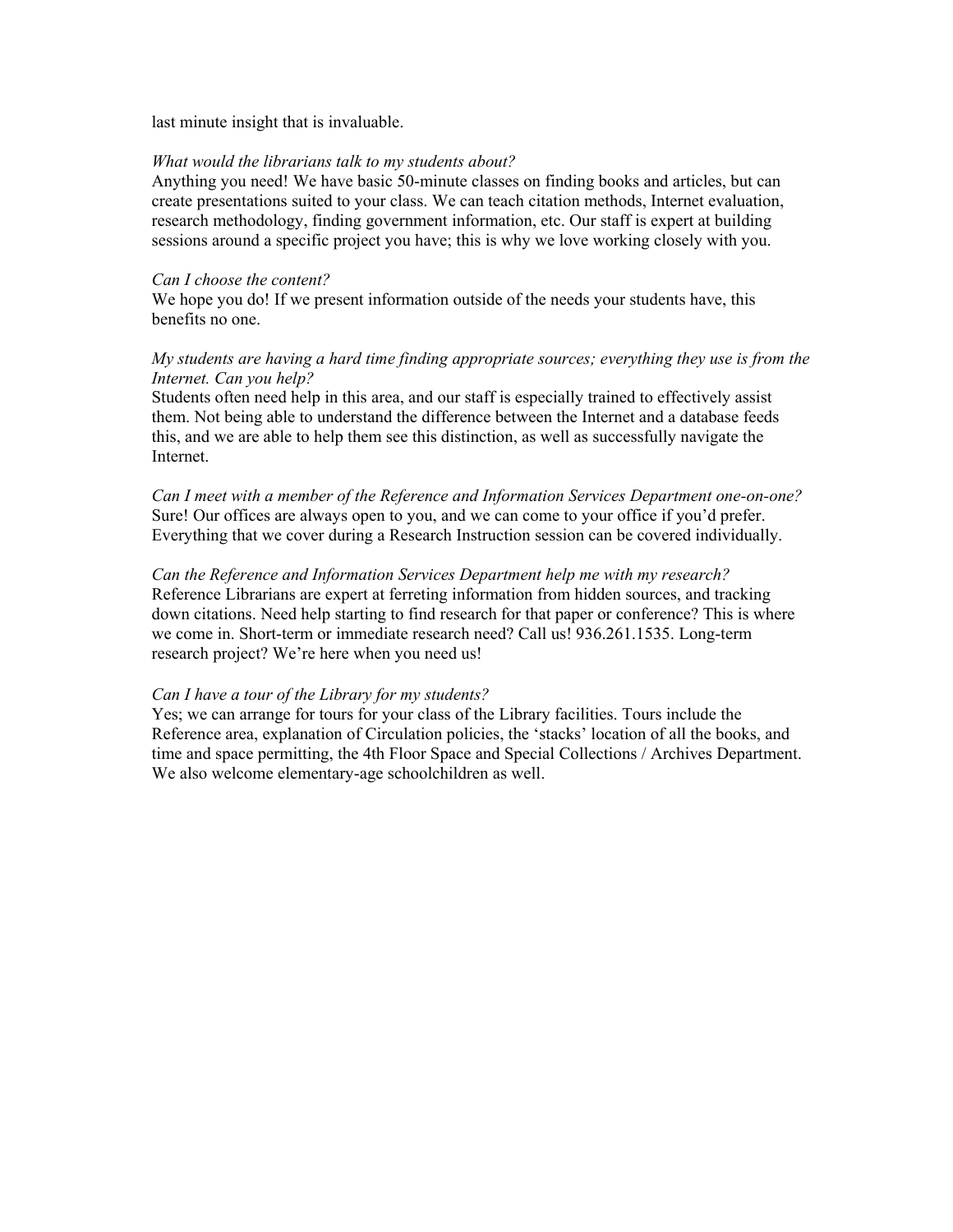# Prairie View A&M University

## John B. Coleman Library

## **Proposed**

## **Information Literacy Program**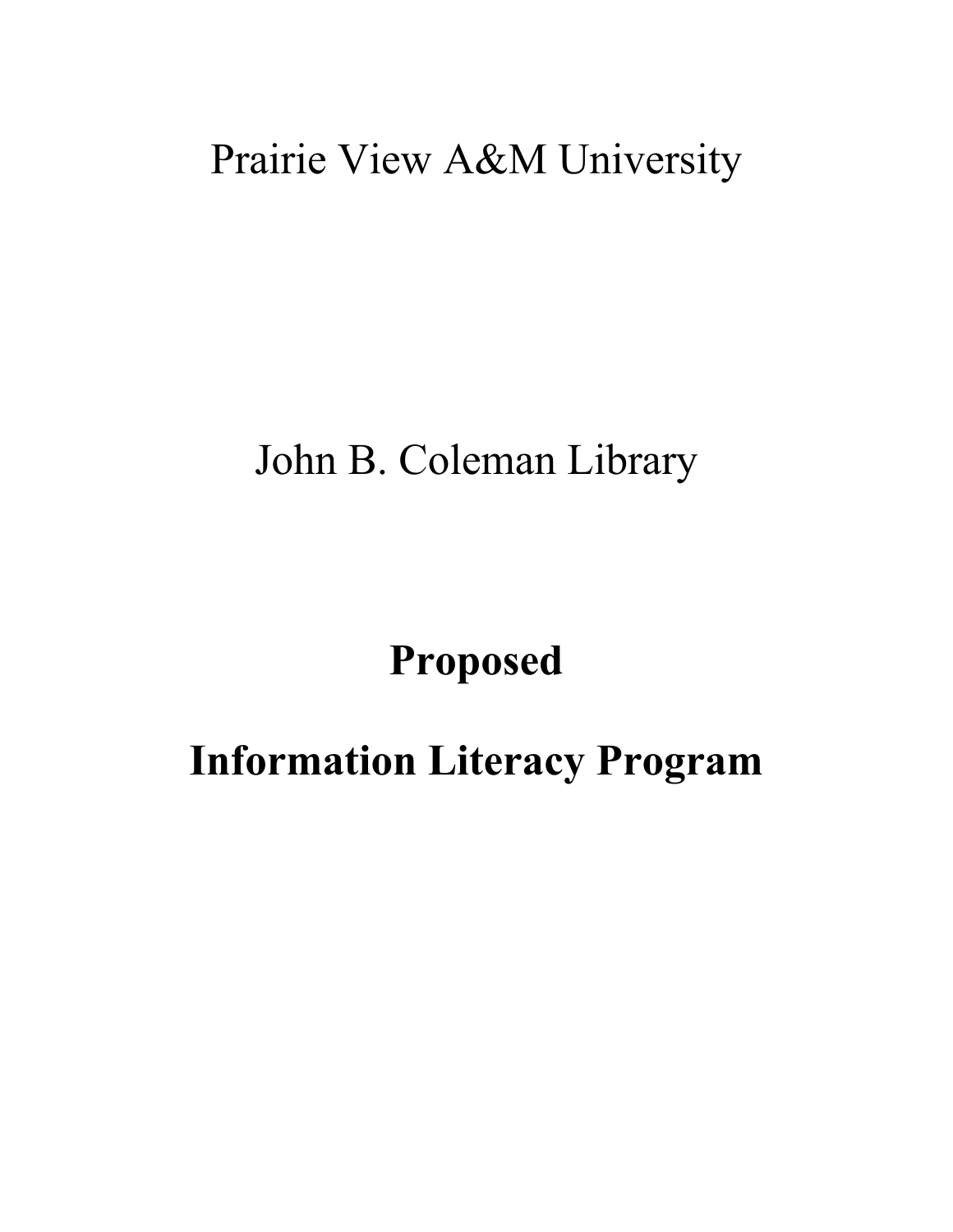| <b>Mission Statement: Current</b> | <b>Mission Statement: Proposed</b>                                                                                                                                                                                                                                                                                                                                                                                                                                                                                                                                                                                                                                                                                                                                                                                                   |
|-----------------------------------|--------------------------------------------------------------------------------------------------------------------------------------------------------------------------------------------------------------------------------------------------------------------------------------------------------------------------------------------------------------------------------------------------------------------------------------------------------------------------------------------------------------------------------------------------------------------------------------------------------------------------------------------------------------------------------------------------------------------------------------------------------------------------------------------------------------------------------------|
|                                   | The mission of the Information Literacy Program at the JBCL is to                                                                                                                                                                                                                                                                                                                                                                                                                                                                                                                                                                                                                                                                                                                                                                    |
| Non-applicable                    | assist incoming PV freshmen in their evolution into independent<br>scholars, with an appreciation for the research process and<br>confidence in their own ability. The Information Literacy Program<br>will assist Prairie View faculty members in developing information<br>content oriented coursework. The Information Literacy Program will<br>follow, model and adopt the Information Literacy skills as set forth by<br>ACRL to help students critically assess, use and apply diverse<br>information resources.                                                                                                                                                                                                                                                                                                               |
| <b>Goals: Current</b>             | <b>Goals: Proposed</b>                                                                                                                                                                                                                                                                                                                                                                                                                                                                                                                                                                                                                                                                                                                                                                                                               |
| Non-applicable                    | Library Instruction staff in collaboration with faculty will introduce<br>search strategies, methodologies and resources that prepare students<br>to think critically and evaluate the relevance and authority of<br>information in an electronic environment. The program will instruct<br>students to frame a research question, understand what resources are<br>best suited to answer that question, Acquire the skills to access those<br>resources and pull out the relevant information, apply it the question<br>appropriately and do all this both legally and ethically.<br><b>Sample Goal:</b> Students will be exposed to multiple information<br>sources, and allowed, in groups, to brainstorm their application and<br>suitability. They will grow in their confidence to evaluate and assess<br>information sources. |
| <b>Objective: Current</b>         | <b>Objective: Proposed</b>                                                                                                                                                                                                                                                                                                                                                                                                                                                                                                                                                                                                                                                                                                                                                                                                           |
| Non-applicable                    | Students will be engaged to determine the extent of information<br>needed, how to access the needed information effectively and<br>efficiently, how to evaluate information and information sources<br>critically, how to incorporate selected information into one's<br>knowledge base.<br><b>Sample Objective:</b> Students will be presented with a sample research<br>question and a forced choice of five (5) sources with varying degrees<br>of suitability. Students will be asked (in groups) to evaluate these<br>sources with regard to the sample research question, listing specific<br>reasons.                                                                                                                                                                                                                         |

٦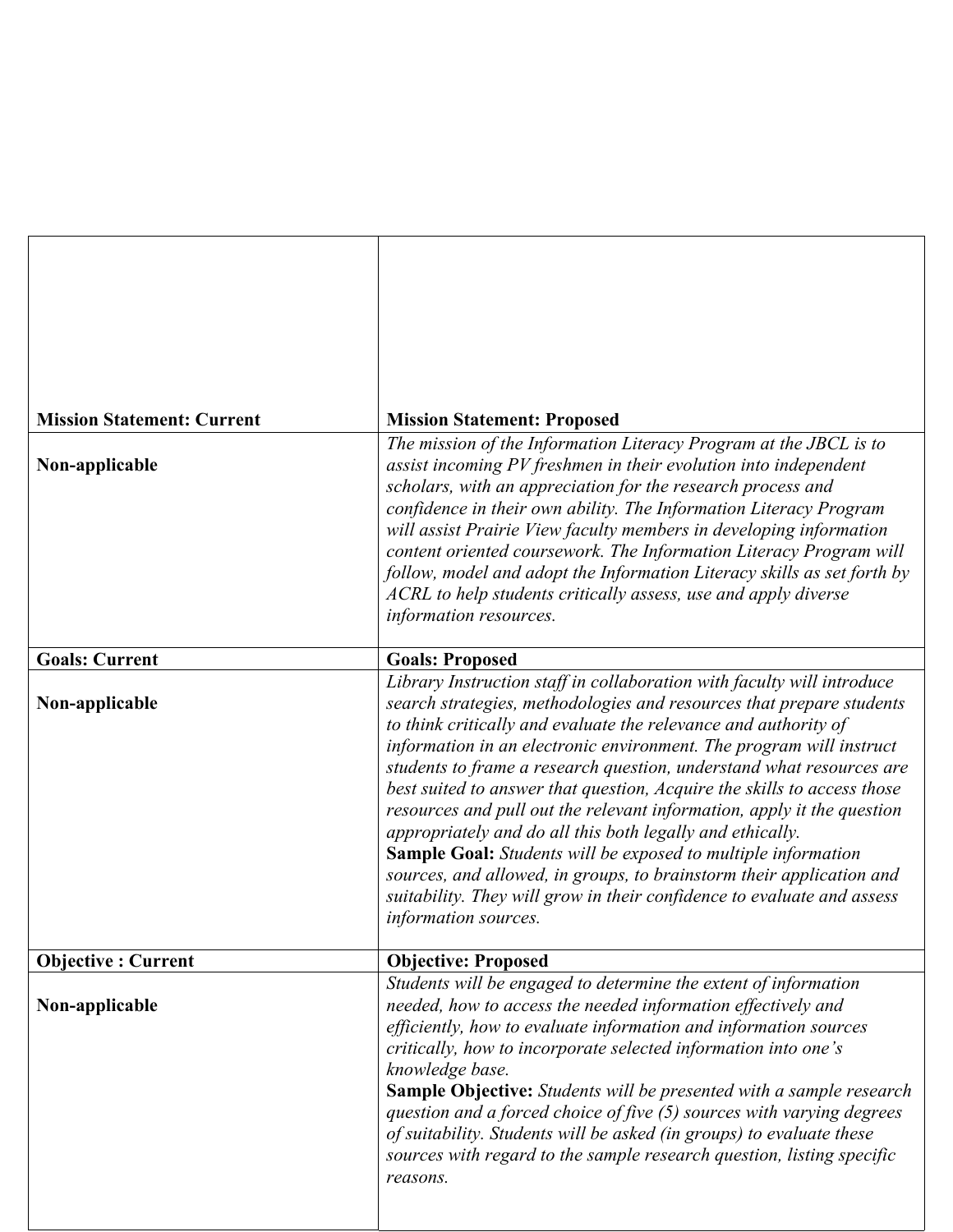| <b>Method: Current</b>                                                                                                                                                                                                                                                                                                                                                                                                                                                                                                | <b>Method: Proposed</b>                                                                                                                                                                                                                                                                                                                                                                                                                                                                                                                                                                                                                                               |
|-----------------------------------------------------------------------------------------------------------------------------------------------------------------------------------------------------------------------------------------------------------------------------------------------------------------------------------------------------------------------------------------------------------------------------------------------------------------------------------------------------------------------|-----------------------------------------------------------------------------------------------------------------------------------------------------------------------------------------------------------------------------------------------------------------------------------------------------------------------------------------------------------------------------------------------------------------------------------------------------------------------------------------------------------------------------------------------------------------------------------------------------------------------------------------------------------------------|
| Non-applicable                                                                                                                                                                                                                                                                                                                                                                                                                                                                                                        | This method will help educate students to become critically thinkers<br>and life long learners by providing the library skills and techniques to<br>enhance their researching skills and endeavors.                                                                                                                                                                                                                                                                                                                                                                                                                                                                   |
| <b>Activity: Current</b>                                                                                                                                                                                                                                                                                                                                                                                                                                                                                              | <b>Activity: Proposed</b>                                                                                                                                                                                                                                                                                                                                                                                                                                                                                                                                                                                                                                             |
| <b>Activity One:</b><br>Reference Instruction classes are taught in<br>50 minute sessions on the bases of how to<br>find books and journal articles from the<br>library's web homepage; information on the<br>four main style guides (MLA, APA,<br>Chicago and Turabian); Copyright and<br>Plagiarism; Databases and Websites. These<br>classes are mainly geared toward freshman<br>level students                                                                                                                   | <b>Activity One:</b><br>Reference Instruction classes will have a built in assignment due at<br>the end of the session. Students will be presented with a sample<br>research question and a forced choice of five (5) sources with varying<br>degrees of suitability. Students will be asked (in groups) to evaluate<br>these sources with regard to the sample research question, listing<br>specific reasons.                                                                                                                                                                                                                                                       |
| <b>Activity Two:</b><br>Make Time for Research. A face-to-face no<br>appointment needed interaction between a<br>reference librarian and the library patron<br>that takes place in the Public Events Room<br>of the library every Thursday at 4 p.m The<br>librarians showcase online resources to help<br>students on common topics that<br>undergraduate and graduate students may<br>encounter in doing their research. Session<br>includes but is not limited to: online catalog,<br>databases, websites and more | <b>Activity Two:</b><br>Virtual Make Time for Research. There will be a live chat reference<br>librarian from the hours of $1:00$ p.m. to $4:00$ p.m. that will be able to<br>set-up an instant chat program. The librarian will be able to answer<br>questions as they relate to a student's research needs. Students will be<br>able to login into the sessions have four hours of virtual librarian<br>service that is geared toward information related to the online<br>catalog, databases, websites, accessing the database from home,<br>styles guides and other research endeavors that are normally taught<br>in a face-to-face reference instruction class. |
| <b>Activity Three:</b><br>Askalibrarian @pvamu.edu Library patrons<br>are able to email a reference librarian who is<br>working the ref desk questions as they relate<br>to PVAMU, Research and even general<br>questions that could cover a broad<br>spectrum. Feedback can be immediate or<br>with in a 4 to 24 hour time span.                                                                                                                                                                                     | <b>Activity Three:</b><br>Askalibrarian will become a live interaction Wiki website where<br>students will be able to not only post their questions, but will be able<br>to view all questions and the answers that have been posted to the<br>Askalibrarian question database pool. The wiki will be maintained by<br>the reference librarian that is on duty at the reference desk. This will<br>allow for more interaction among all collaborators and lessen the<br>reference librarian's chances of answer repeat questions.                                                                                                                                     |